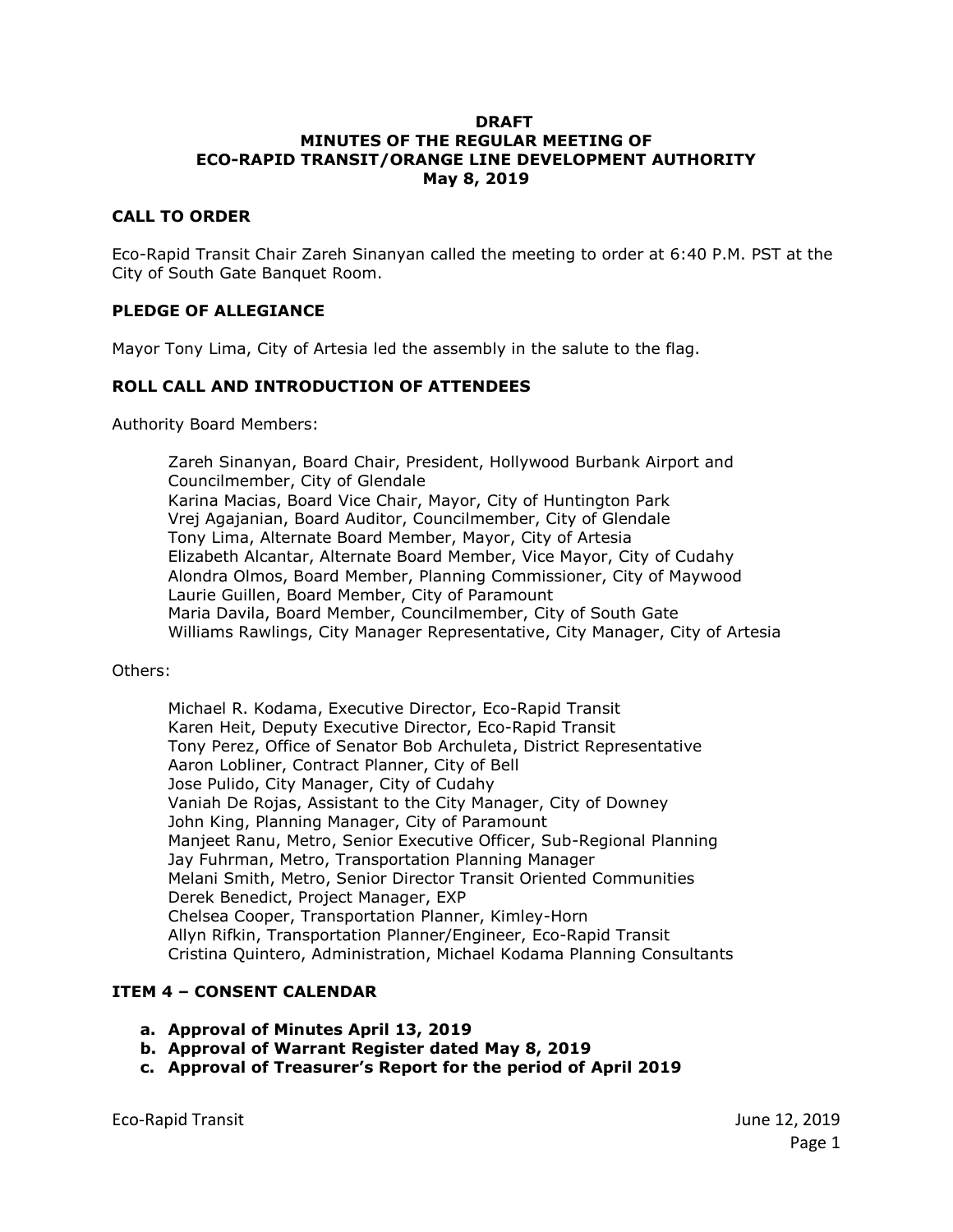### **d. Approval to ad Here Design Studio, LLC (Here LA) to Approved Statement of Qualifications list**

**MOTION:** Karina Macias, Board Vice Chair, Mayor, City of Huntington Park moved to approve consent calendar, Vrej Agajanian, Board Auditor, Councilmember, City of Glendale seconded the motion. The item was approved unanimously.

# **ITEM 5 – PUBLIC COMMENTS**

New Eco-Rapid Transit members were asked to introduce themselves. Laurie Guillen, Councilmember for the City of Paramount stated that she was elected in 2017 and is a retired LAPD officer of 30 years. Alondra Olmos from the City of Maywood introduced herself as recently appointed to the Planning Commission and just graduated from Cal State Long Beach as a Political Sciences major. Elizabeth Alcantar, Vice Mayor of Cudahy announced that she was elected in November 2018, and has followed the project as a local resident and from a previous employment position for County Supervisor Solis.

#### **ITEM 6 – UPDATE AND/OR ACTION REGARDING THE FEDERAL TRANSIT ADMINISTRATION TRANSIT ORIENTED DEVELOPMENT STRATEGIC IMPLEMENTATION PLAN**

South Gate Councilmember Maria Davila opened the item by taking the opportunity to thank Metro and everyone that was involved with the TOD project. Ms. Davila stated the TOD project is a step ahead and all of the cities need to keep moving forward.

Melani Smith of Metro, stated that the TOD plan has been in the works for a year and half through the receipt of an FTA grant in 2016 and started the project in mid-2017. The public draft was released to the Technical Advisory Committee in April 2019. The fundamental goal while working on FTA TOD project is to think about the foundation for cities to leverage future transportation investment based on sustainability and equity as part of the vision, strategies for land use development, access to transit hubs and active transportation and economic development investment.

Metro recognizes the purpose of this plan was to make sure the local jurisdiction maximize this investment in transit, by ensuring that within the station area there is a mix of uses to support riders of all income levels, planning for transit support of densities and parking, supporting multimodal mobility and equitable benefits for all communities to promote using transit more. We elicited input from all city staff, city managers and elected officials. The TOD plan has an accelerated schedule to coincide with WSAB project completion in 2028 so we have time to prepare for a successful project. This is an opportunity to link the destinations within the corridor to make one corridor linking distinct communities. We recognize that there is a legacy of vulnerable communities and disparity so we must ensure that residents that live in the corridor can stay in the corridor.

The components of the TOD plan is focused around six major categories of strategies and actions that are best practices we recommend that jurisdiction focus on while they implement plans and programs within the station areas:

- Governance 20-mile corridor with a focus on jurisdictional collaboration;
- Equitable Development and Community Preservation Meeting the needs of the community;

Eco-Rapid Transit June 12, 2019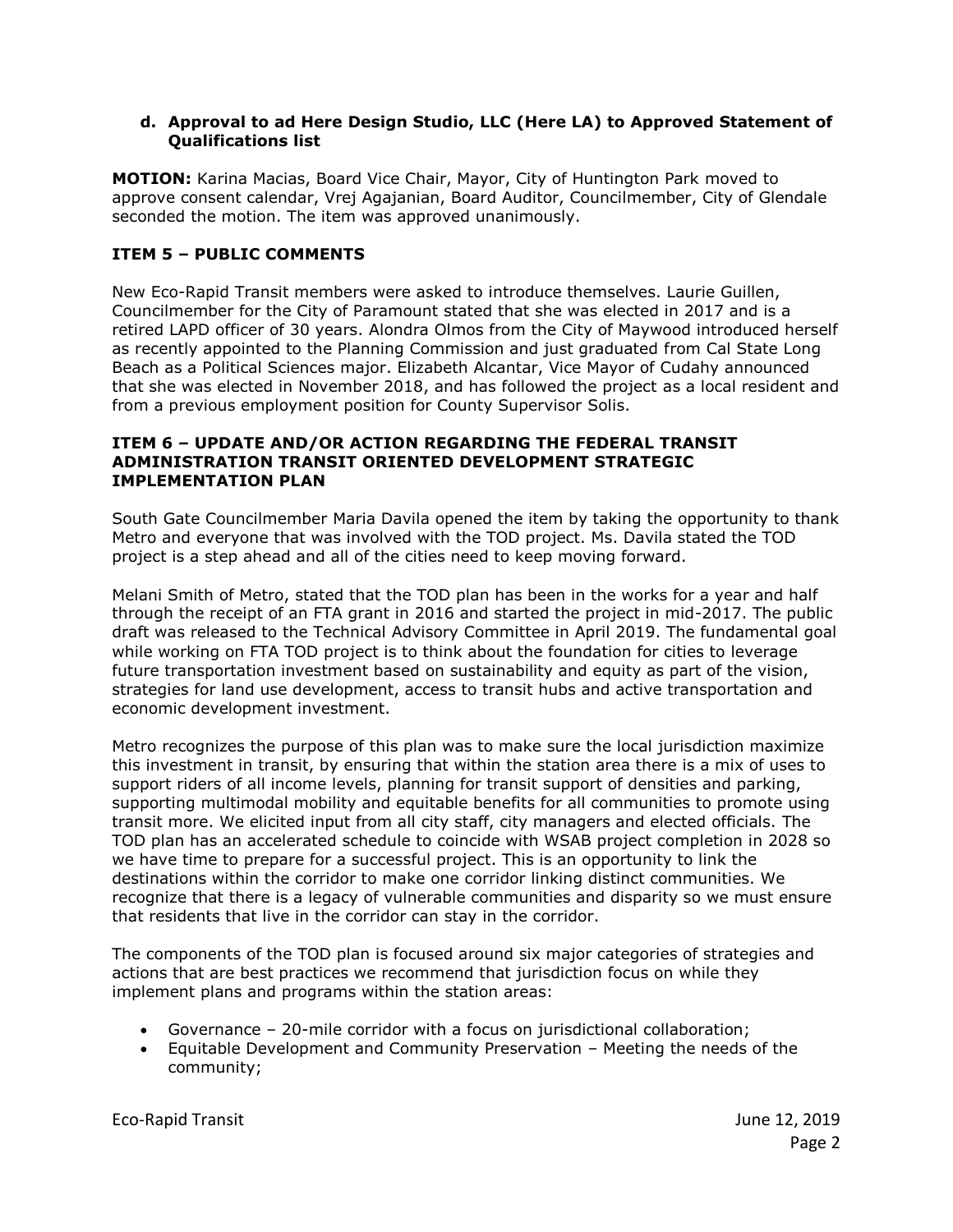- Transit Support of Planning coordination and creating opportunities for transit supportive compact development within station areas and appropriate densities;
- Placemaking Connections within station area and open spaces and strong design guidelines;
- Mobility Access and Connectivity multi-modal connectivity, how people will move around station areas; and
- Sustainability and Resilience  $-21$ <sup>st</sup> century infrastructure and sustainability.

Metro brought in a real estate market consultant and urban design consultant to complete market and demographic studies on the corridor for what could be envisioned for station areas.

In moving forward, Metro Board has mandated that first/last mile connectivity projects are part of the transit corridor projects so Metro will be working to identify a set of first/last mile priority projects. Metro is committed to supporting jurisdictions in pursuing funding to implement some of the projects in the plan. There is currently a SCAG funded study to capture some the value of the proposed projects in the corridor.

Mr. Kodama of Eco-Rapid Transit mentioned that this work has been built on principles from the Eco-Rapid Transit TOD Guidelines funded by Metro in 2012.

Karina Macias, Board Vice Chair, Mayor, City of Huntington Park made a motion to receive and file. Maria Davila, Board Member, Councilmember, City of South Gate seconded the motion.

# **ITEM 7 – UPDATE AND/OR ACTION REGARDING WEST SANTA ANA BRANCH**

Allyn Rifkin of Eco-Rapid Transit presented an update on the West Santa Ana Branch EIR study. The draft EIR is in process, having received comments from all of the cities. There are some questions that still need to be explored further while the draft is being developed. We are meeting with Metro staff to see if there is anything we can do to be assistance while planning for the draft EIR. Metro is currently hosting tours of the existing rail system, had two tours for the elected officials and planned six tours for the residents. The future tours will be May 18<sup>th</sup>, June 1<sup>st</sup> and June 8<sup>th</sup>. The focus has been on safety, sound mitigation and joint development along the stations. There are two types of stations included in the tour: The Mission Station in South Pasadena to show how they were able to build development integrated in the station and the Westwood Station that shows how stations are integrating with a single-family residence.

This project will require 3% funding from the local jurisdictions along the route. Metro staff is working with the local jurisdictions to understand what can be included in meeting the 3% requirement.

Manjeet Ranu of Metro stated that Metro has been working on the public/private participation plan in efforts to maintain the aggressive unicorn timeline for the project and continue developing private sector interest through market soundings. Funding remains a priority of the WSAB project as part of Metro's Twenty By 28 initiative which identified the WSAB as a one of the four pillar projects of the eight projects proposed for accelerated development. The Measure M guidelines provide guidance on how the 3% match is calculated and includes the requirement that a proportionate share of the cost must be provided by the local jurisdiction. If a city cannot pay the 3%, Metro can withhold their local return for up to 15 years.

Eco-Rapid Transit June 12, 2019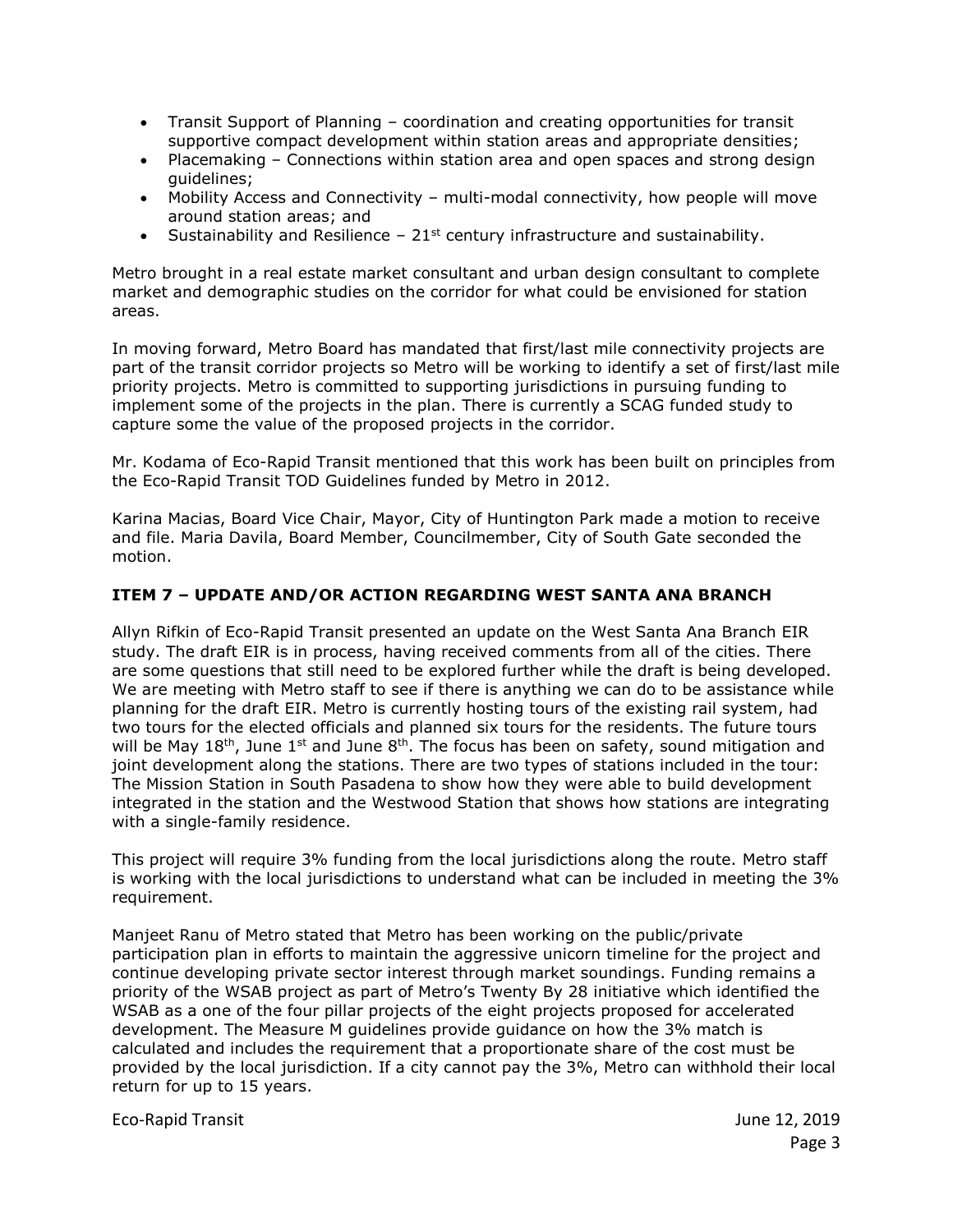**MOTION:** South Gate Councilmember Maria Davila moved to receive and file the item. Huntington Park Mayor Karina Macias seconded the motion. The item was approved unanimously.

## **ITEM 8 – GATEWAY CITIES COG BOARD OF DIRECTORS ACTIONS ON THE WEST SANTA ANA BRANCH/ECO-RAPID TRANSIT**

Karen Heit noted that at the last Board meeting there was a call for an ad-hoc committee to see how the COG moves forward with this project and how that happens in coordination with the Eco=Rapid JPA. The ad-hoc committee will have of COG and Eco-Rapid Transit Board members to have three to five meetings to determine how the COG will represent this project and its programs to the MTA and how it will be involved in funding and determining how the cities that are no longer members of the JPA will be represented at the COG level. There are four areas that the COG deemed it best to work with city managers and elected officials in creating a path forward. The COG appointed four people: Diane DuBois City of Lakewood Councilmember as Chair, Johnny Pineda of Huntington Park, Alex Saab City of Downey, Tony Lima and Ali Taj of the City of Artesia and Ray Dunton deferring to Juan Garza City of Bellflower.

The Eco-Rapid Transit Board discussed this issue and recommended the appointment of four representatives to the Gateway Cities COG Ad-Hoc Committee:

- South Gate Councilmember Maria Davila
- Paramount Councilmember Laurie Guillen
- Huntington Park Mayor Karina Macias
- Cudahy Mayor Jose Gonzalez

**MOTION:** Councilmember Laurie Guillen moved to recommend South Gate Councilmember Maria Davila, Paramount Councilmember Laurie Guillen, Huntington Park Mayor Karina Macias and Cudahy Mayor Jose Gonzalez as appointees to the Gateway Cities COG Ad-Hoc Committee and directed staff to make this request to Gateway Cities COG. Cudahy Vice Mayor Elizabeth Alcantar seconded the motion which was approved unanimously.

# **ITEM 9 – UPDATE AND/OR ACTION REGARDING FY 2019-20 BUDGET**

Mr. Kodama presented an update draft budget for the next fiscal year. There has been a change in the membership dues structure. The budget presented a simplified budget that shows the membership dues and proposed expenses for FY 19-20.

Bill Rawlings, City Manager Representative stated that we have put together an independent audit of the new budget to be able to answer the questions that some Board members have. The cost of supporting the grants has historically not been clear in the past so this new format will make the budget easier to understand.

**MOTION:** Councilmember Maria Davila, Councilmember, City of South Gate moved to approve membership dues for FY 2019-20 and send invoices to our members. Vice Mayor Elizabeth Alcantar, Alternate Board Member, Mayor, City of Cudahy seconded the motion which was approved unanimously.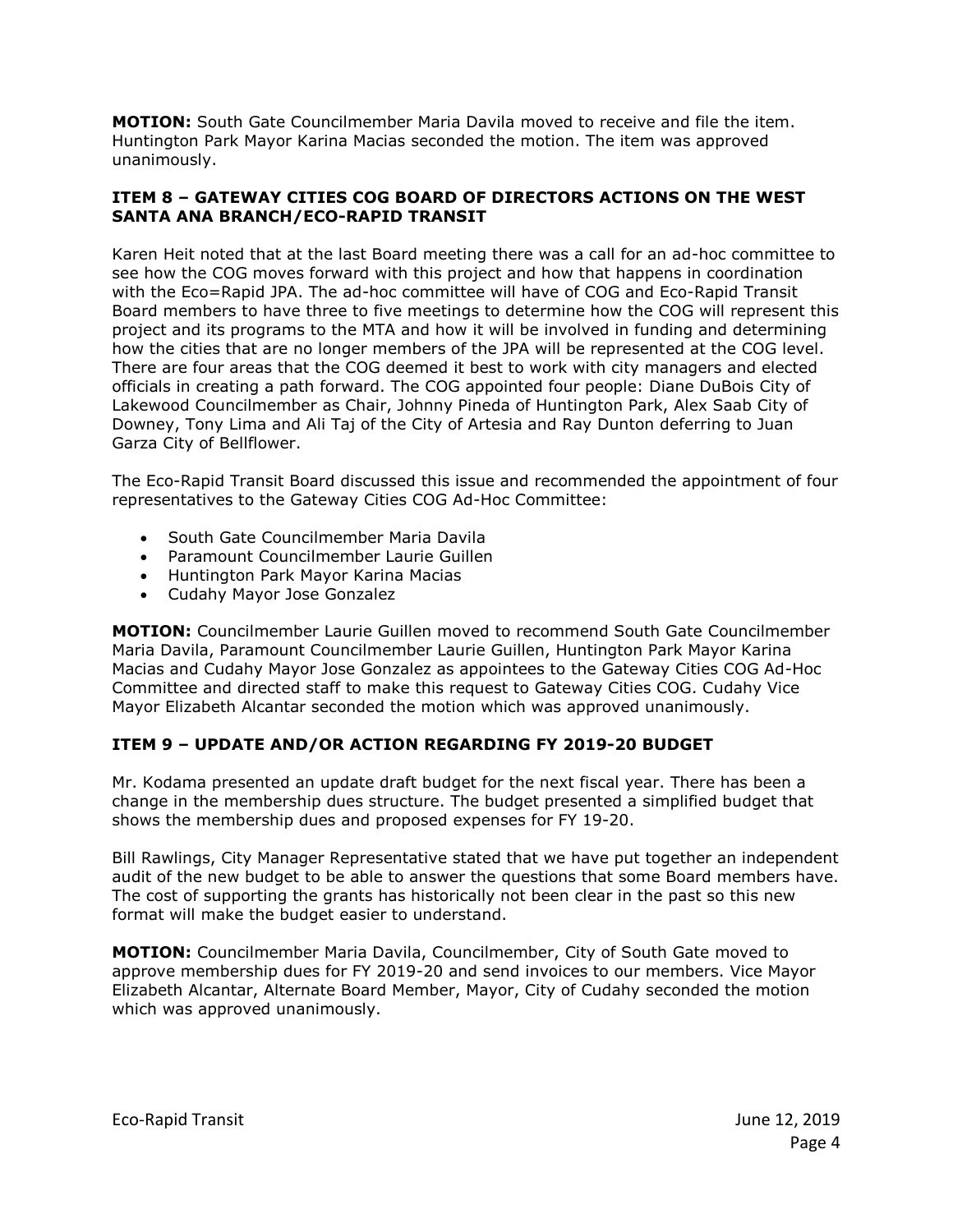### **ITEM 10 - UPDATE AND/OR ACTION REGARDING HOLLYWOOD BURBANK AIRPORT-GLENDALE-DOWNTOWN LOS ANGELES RAIL CORRIDOR**

Mr. Kodama stated that there was a story in the Los Angeles Times on high speed rail noting that there are discussions at the highest level at the State of California as to whether it should still be in the Central Valley or if there are other options. With the Board's permission we would like to go back to the Metro staff to discuss whether there is opportunity for this corridor from Hollywood Burbank Airport down to Downtown Los Angeles and possibly beyond that to Gateway Cities, Commerce and even Anaheim.

There are three concepts being presented: Merced to Bakersfield; San Jose to Gilroy and Palmdale to Hollywood/Burbank Airport to Downtown Los Angeles and on to Anaheim.

**MOTION:** Laurie Guillen, Board Member, City of Paramount moved to receive and file the item. Maria Davila, Board Member, Councilmember, City of South Gate seconded the motion.

# **ITEM 11 – COMMUNICATION ITEMS TO THE BOARD**

Mr. Kodama informed the Board that Norm Emerson will be leaving Eco-Rapid Transit Mr. Kodama also gave a reminder that the 700 forms need to be completed. Mr. Kodama was also invited by the Dutch Office of General Council to see how they do sustainable cities and their approach to planning.

Mr. Kodama announced that Eco-Rapid Transit is receiving an Award of Excellence for Neighborhood Planning at the 2019 American Planning Association Los Angeles Awards Ceremony. The Los Angeles Section will be honoring our team and all of this year's award recipients. Congratulations and let us know if members of the Board members want to attend the Los Angeles American Planning Association award ceremony.

# **ITEM 12 – COMMUNICATION ITEMS FROM THE BOARD**

Maria Davila wished a happy Mother's Day to all of the mothers in attendance.

#### **ITEM 13 – ADJOURNMENT**

**MOTION:** Maria Davila, Board Member, Councilmember, City of South Gate moved to adjourn the meeting. Karina Macias, Board Vice Chair, Mayor, City of Huntington Park seconded the motion.

Meeting was adjourned at 7:25P.M.

\_\_\_\_\_\_\_\_\_\_\_\_\_\_\_\_\_\_\_\_\_\_\_\_\_\_\_\_ **Secretary** 

Attest:

\_\_\_\_\_\_\_\_\_\_\_\_\_\_\_\_\_\_\_\_\_\_\_\_\_\_\_\_\_ Chair

Approved:

Eco-Rapid Transit June 12, 2019

Page 5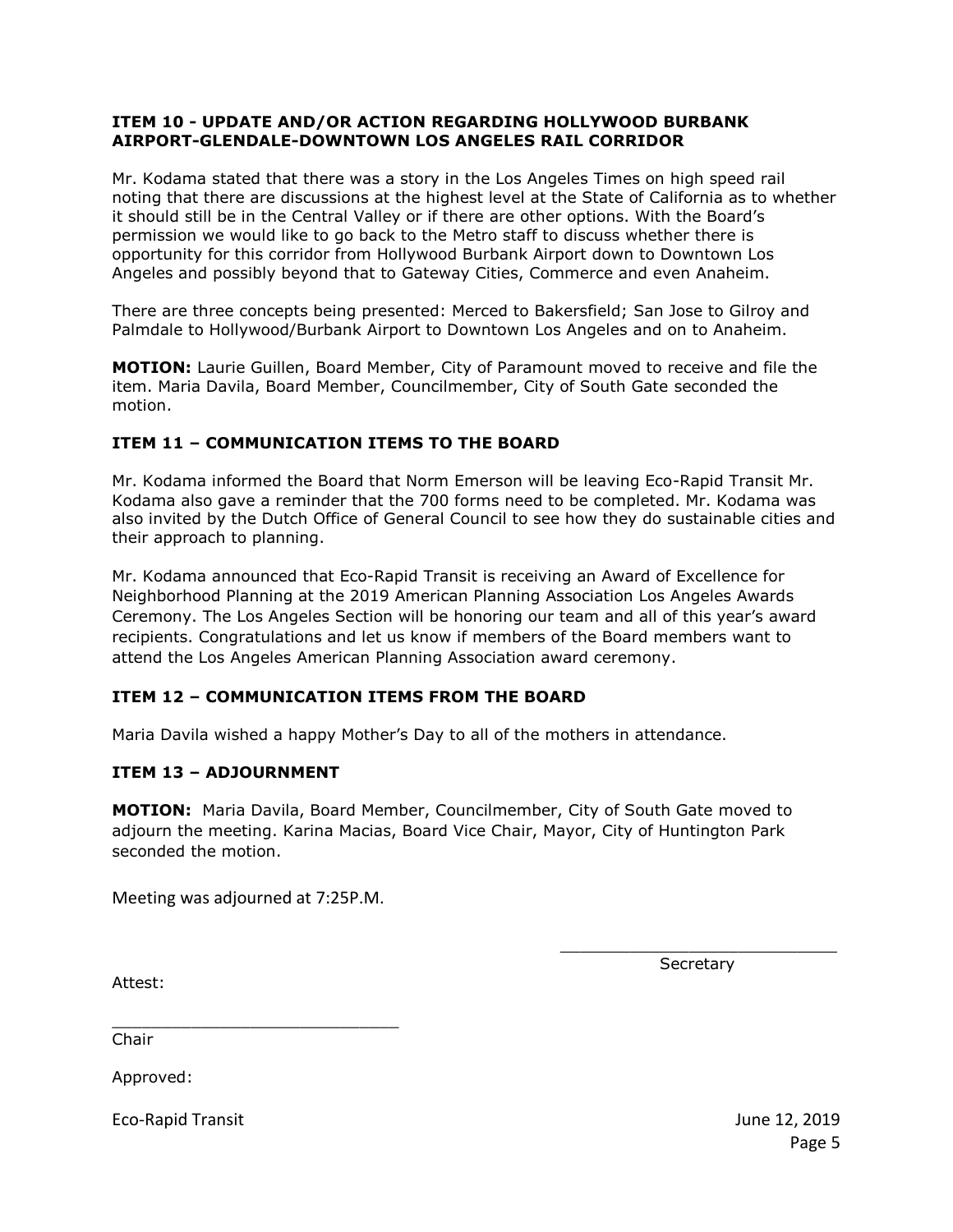# **ORANGELINE DEVELOPMENT AUTHORITY ECO-RAPID TRANSIT WARRANT REGISTER (JUNE 12, 2019)**

# **NAME AMOUNT**

| <b>ZAREH SINANYAN</b>                       | \$100.00           |
|---------------------------------------------|--------------------|
| <b>KARINA MACIAS</b>                        | \$100.00           |
| <b>TONY LIMA</b>                            | \$100.00           |
| <b>ELIZABETH ALCANTAR</b>                   | \$100.00           |
| <b>VREJ AGAJANIAN</b>                       | \$100.00           |
| <b>ALONDRA OLMOS</b>                        | \$100.00           |
| <b>LAURIE GUILLEN</b>                       | \$100.00           |
| <b>MARIA DAVILA</b>                         | \$100.00           |
| MICHAEL R. KODAMA(Admin Services)           | \$3,091.64         |
| MICHAEL R. KODAMA(Admin Services)           | \$2,750.00         |
| MICHAEL R. KODAMA(Admin Services)           | \$237.50           |
| MICHAEL R. KODAMA(Admin Services)           | \$187.50           |
| MICHAEL R. KODAMA(Reimbursement)            | \$766.37           |
| MICHAEL R. KODAMA(General Fund)             | \$3,247.70         |
| MICHAEL R. KODAMA(Grant funds)              | \$2,829.90         |
| MICHAEL R. KODAMA(Grant funds)              | \$250.00           |
| MICHAEL R. KODAMA(Grant funds)              | \$1,267.40         |
| <b>LILLIAN BURKENHEIM</b>                   | \$2,100.00         |
| <b>LILLIAN BURKENHEIM</b>                   | \$200.00           |
| <b>LILLIAN BURKENHEIM</b>                   | \$2,000.00         |
| ALLYN D. RIFKIN, PE                         | \$1,141.76         |
| <b>ERIK YESAYAN</b>                         | \$1,493.79         |
| <b>ERIK YESAYAN</b>                         | \$75.00            |
| <b>ERIK YESAYAN</b>                         | \$312.50           |
| <b>DENNIS BROOKS</b>                        | \$472.50           |
| <b>GRUEN ASSOCIATES</b>                     | \$1,744.93         |
| HERE DESIGN STUDIO, LLC (HERE LA)           | \$10,370.00        |
| HERE DESIGN STUDIO, LLC (HERE LA)           | \$1,760.00         |
| <b>COLANTUONO, HIGHSMITH &amp; WHATLEY</b>  | \$202.50           |
| <b>BULLDOG PREMIUM FINANCE</b>              | \$952.20           |
| <b>BULLDOG PREMIUM FINANCE</b>              | \$116.48           |
| KONICA MINOLTA                              | \$356.39           |
| <b>KONICA MINOLTA</b>                       | \$450.00           |
| LA FORET ADVERTISING                        | \$450.00           |
| <b>NEOPOST</b>                              | \$192.05           |
| AMERICAN PLANNING ASSOCIATION               | \$530.00           |
| <b>RAFFI'S CATERING</b>                     | \$350.00           |
| <b>TOTAL DISBURSEMENTS</b>                  | $\sqrt{40,698.11}$ |
| MICHAEL R. KODAMA (Replacement check)       | \$500.00           |
| TOTAL DISBURSEMENTS WITH REPLACEMENT CHECKS | \$41,198.11        |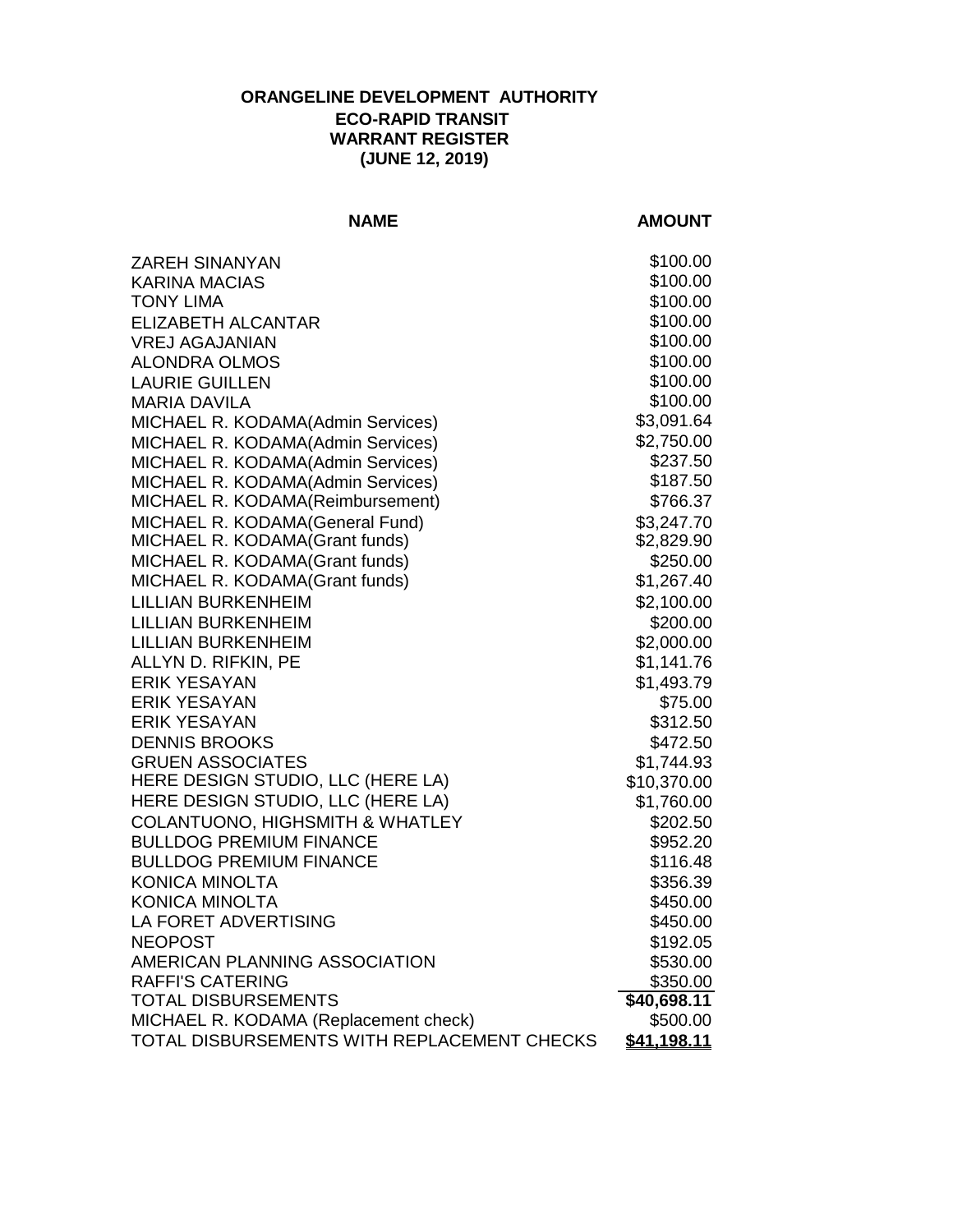# **ECO-RAPID TRANSIT Cash Disbursement Report**



| Check # | Invoice #  | <b>Dated</b> | <b>Name</b>                                | <b>Distribution</b>                       | <b>Net Amount</b> |
|---------|------------|--------------|--------------------------------------------|-------------------------------------------|-------------------|
| 011638  | 2019-05    |              | 06/12/19 ZAREH SINANYAN                    | 05/8/19 Board Meeting Stipend             | \$100.00          |
| 011639  | 2019-05    |              | 06/12/19 KARINA MACIAS                     | 05/8/19 Board Meeting Stipend             | \$100.00          |
| 011640  | 2019-05    |              | 06/12/19 TONY LIMA                         | 05/8/19 Board Meeting Stipend             | \$100.00          |
| 011641  | 2019-05    |              | 06/12/19 ELIZABETH ALCANTAR                | 05/8/19 Board Meeting Stipend             | \$100.00          |
| 011642  | 2019-05    |              | 06/12/19 VREJ AGAJANIAN                    | 05/8/19 Board Meeting Stipend             | \$100.00          |
| 011643  | 2019-05    |              | 06/12/19 ALONDRA OLMOS                     | 05/8/19 Board Meeting Stipend             | \$100.00          |
| 011644  | 2019-05    |              | 06/12/19 LAURIE GUILLEN                    | 05/8/19 Board Meeting Stipend             | \$100.00          |
| 011645  | 2019-05    |              | 06/12/19 MARIA DAVILA                      | 05/8/19 Board Meeting Stipend             | \$100.00          |
| 011646  | 2019-05    |              | 06/12/19 MICHAEL R. KODAMA(Admin Services) | <b>Professional Services/General Fund</b> | \$3,091.64        |
| 011647  | 2019-05    |              | 06/12/19 MICHAEL R. KODAMA(Admin Services) | Professional Services/WSAB Env            | \$2,750.00        |
| 011648  | 2019-05    |              | 06/12/19 MICHAEL R. KODAMA(Admin Services) | Professional Services/Artesia TOD         | \$237.50          |
| 011649  | 2019-05    |              | 06/12/19 MICHAEL R. KODAMA(Admin Services) | Professional Services/FTA TOD             | \$187.50          |
| 011650  | 2019-04    |              | 06/12/19 MICHAEL R. KODAMA(Reimbursement)  | Reimbursement Insurance/office supplies   | \$766.37          |
| 011651  | 2019-04    |              | 06/12/19 MICHAEL R. KODAMA(General Fund)   | <b>Professional Services/General Fund</b> | \$3,247.70        |
| 011652  | 2019-04    |              | 06/12/19 MICHAEL R. KODAMA(Grant funds)    | <b>Professional Services/WSAB Env</b>     | \$2,829.90        |
| 011653  | 2019-04    |              | 06/12/19 MICHAEL R. KODAMA(Grant funds)    | Professional Services/Artesia TOD         | \$250.00          |
| 011654  | 2019-04    |              | 06/12/19 MICHAEL R. KODAMA(Grant funds)    | Professional Services/FTA TOD             | \$1,267.40        |
| 011655  | 2019-04    |              | 06/12/19 LILLIAN BURKENHEIM                | Professional Services/WSAB Env            | \$2,100.00        |
| 011656  | 2019-04    |              | 06/12/19 LILLIAN BURKENHEIM                | Professional Services/Artesia TOD         | \$200.00          |
| 011657  | 2019-04    |              | 06/12/19 LILLIAN BURKENHEIM                | Professional Services/FTA TOD             | \$2,000.00        |
| 011658  | 2019-04    |              | 06/12/19 ALLYN D. RIFKIN, PE               | Professional Services/WSAB Env            | \$1,141.76        |
| 011659  | 2019-04    |              | 06/12/19 ERIK YESAYAN                      | Professional Services/WSAB Env            | \$1,493.79        |
| 011660  | 2019-04    |              | 06/12/19 ERIK YESAYAN                      | Professional Services/Artesia TOD         | \$75.00           |
| 011661  | 2019-04    |              | 06/12/19 ERIK YESAYAN                      | Professional Services/FTA TOD             | \$312.50          |
| 011662  | 2019-04    |              | 06/12/19 DENNIS BROOKS                     | Professional Services/WSAB Env            | \$472.50          |
| 011663  | 8305/07-08 |              | 06/12/19 GRUEN ASSOCIATES                  | <b>Professional Services</b>              | \$1,744.93        |
| 011664  | 1903-4     |              | 06/12/19 HERE DESIGN STUDIO, LLC (HERE LA) | <b>Professional Services</b>              | \$10,370.00       |
| 011665  | 1905       |              | 06/12/19 HERE DESIGN STUDIO, LLC (HERE LA) | <b>Professional Services</b>              | \$1,760.00        |
| 011666  | 39097      |              | 06/12/19 COLANTUONO, HIGHSMITH & WHATLEY   | Legal Services/General Fund               | \$202.50          |
| 011667  | 2019-06    |              | 06/12/19 BULLDOG PREMIUM FINANCE           | Insurance Fees/Directors acct #22281581   | \$952.20          |
| 011668  | 2019-07    |              | 06/12/19 BULLDOG PREMIUM FINANCE           | Insurance Fees/General acct #22272926     | \$116.48          |
|         | 33547428   |              | 06/12/19 KONICA MINOLTA                    | Copy Charges/General Fund                 | \$162.15          |
| 011669  | 33547428   |              | 06/12/19 KONICA MINOLTA                    | Copy Charges/Grant Funds                  | \$194.24          |
| 011670  | 39148026   |              | 06/12/19 KONICA MINOLTA                    | Relocation move charges                   | \$450.00          |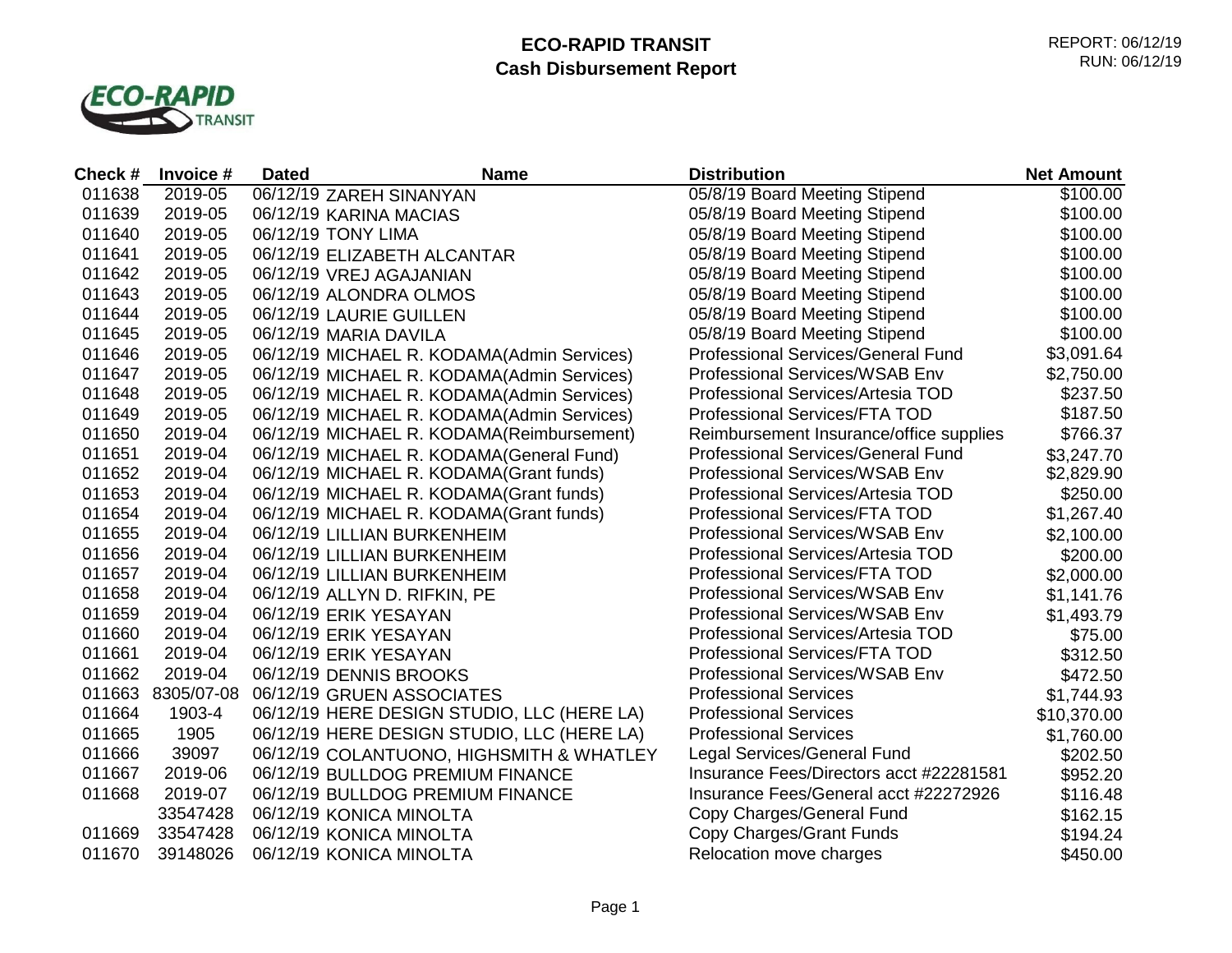|                                                                                           | REPORT: 06/12/19<br>RUN: 06/12/19    |                                                                                                                          |                                                                                                                |                                              |
|-------------------------------------------------------------------------------------------|--------------------------------------|--------------------------------------------------------------------------------------------------------------------------|----------------------------------------------------------------------------------------------------------------|----------------------------------------------|
| 011671<br>011672<br>011673<br>011674                                                      | 538<br>2019-05<br>2019-05<br>2019-05 | 06/12/19 LA FORET ADVERTISING<br>06/12/19 NEOPOST<br>06/12/19 AMERICAN PLANNING ASSOCIATION<br>06/12/19 RAFFI'S CATERING | Web Maintenace/Eco-Rapid Transit<br>Postage machine rent/fees<br><b>APA Awards</b><br>Board dinner (June 2019) | \$450.00<br>\$192.05<br>\$530.00<br>\$350.00 |
| 011675                                                                                    | <b>Replacement Check</b><br>2019-03  | 06/12/19 MICHAEL R. KODAMA                                                                                               | Replacement check #011610                                                                                      | \$500.00                                     |
| <b>Total Disbursements</b><br><b>Total Replacement Check</b><br><b>Total Void Payment</b> |                                      |                                                                                                                          |                                                                                                                | \$40,698.11<br>\$500.00<br>\$0.00            |
| <b>Total Distribution (Disbursements with Replacement checks)</b>                         | <u>\$41,198.11</u>                   |                                                                                                                          |                                                                                                                |                                              |

Approved for payment by Eco-Rapid Transit Board of Directors: